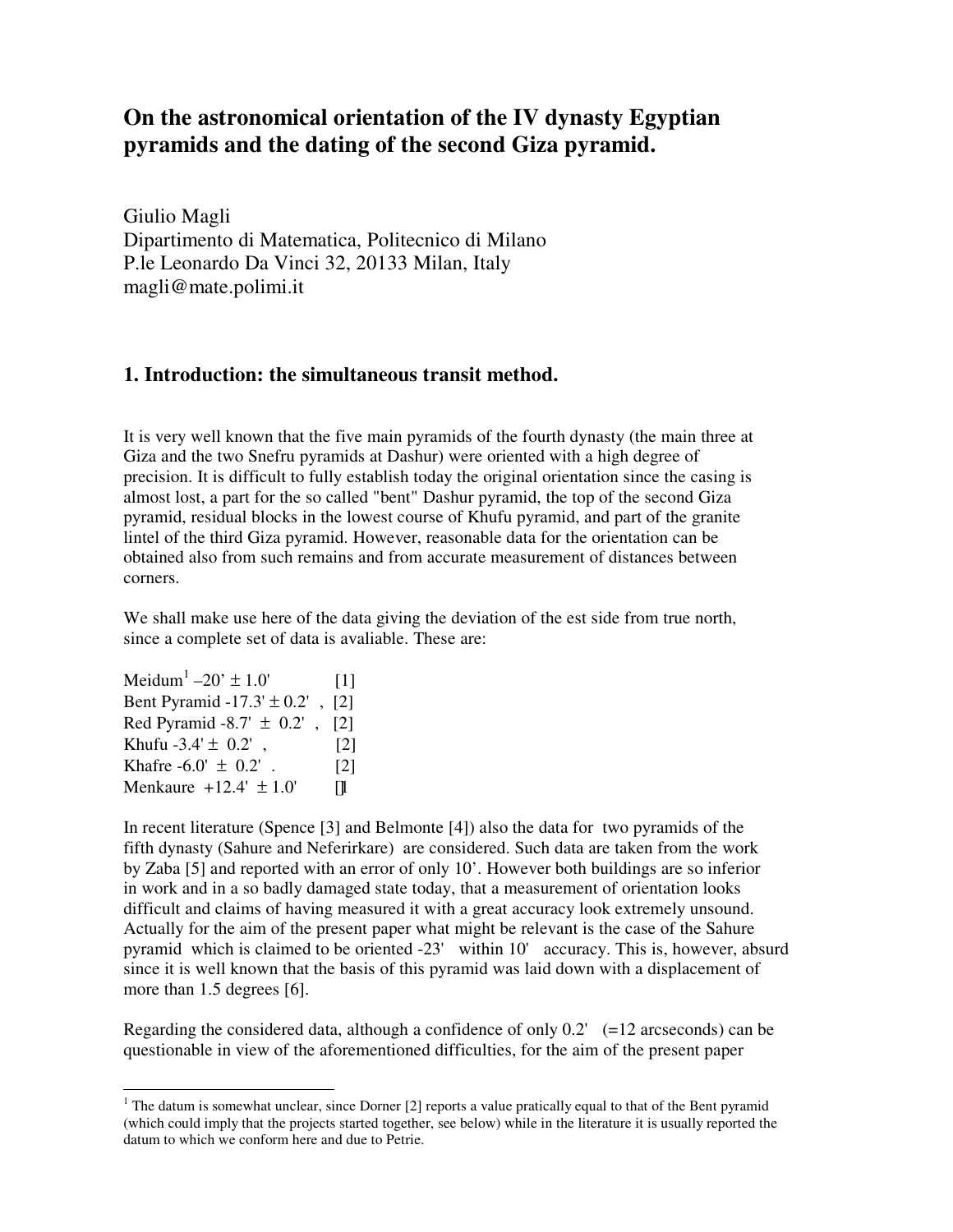even a error of one arcminute (certainly exaggerate for modern measures) would not invalidate our theses, so that we shall not discuss further the issue of precision of the modern measures. The errors originally made by the builders in identyfing a chosen direction should be assumed of the order of the best naked-eye observation error, namely 1- 2 arcminutes. The deviations from north are greater than this value and, in addition, it looks quite strange that their behavior exhibits a minimum at the Great Pyramid. This can be viewed (and will be viewed here) as an experimental datum obtained by a physical measure, which must be explained in physical terms. If we assume, as it is natural to do, that the ability of the builders in checking alignments remained constant in time during the 4 dynasty, it is obvious that there must exist a time-dependent font of systematic error. The unique available phenomenon able to produce this error is, obviously, precession. Thus, as first noticed by Haack [7], all the orientation methods which give precession-independent results all ruled out, including the - otherwise quite sound - method proposed by Edwards consisting in the bisection of the rising and setting positions of a star on a artificial horizon.

The problem aimed Kate Spence [3] to propose a new method of orientation which explains the phenomenon including a time-dependent systematic error due to precession. This method – "simultaneous transit" - accounts very well for the observed variation of orientation errors keeping fixed the abilities of the builders, and consists in observing the cord connecting two circumpolar stars, namely Kochab (β UMi) and Mizar (ζ UMa). When one of the two stars is in the upper culmination the cord is orthogonal to the horizon. Spence proposes this direction to be identified with the north direction sought by the pyramid builders. Due to the precessional motion of earth axis, it is an easy exercise to check that the cord does not identify always the same direction: it actually has a slow movement which brought it from the 'left' to the 'right' of the pole in the 25 century B.C. Plotting the deviation from north against time, Spence shows that the corresponding straight line fits well with the deviation of the pyramids w.r. to true north if the date of "orientation ceremony" occurred for the Khufu pyramid in 2467 BC ±5y. If one, in turn, accepts the method as the one effectively used, the plot can be used to calibrate the date of construction of all the fourth dynasty pyramids, which turn out to be somewhat 80 years later than usually accepted. No evidence of orientation ceremony exists for the old kingdom pyramids, however the "Stretching of the Cord" foundation ceremony in which the astronomical alignments were fixed is well documented for the orientation of temples and it is actually already present in the old kingdom stela called "Pietra di Palermo" [4].

Further to Spence work, Belmonte [4] proposed that the method actually used consisted in measuring alignments as Spence proposed but using two stars (probably Megrez (δ UMa) and Phecda (γ UMa)) which are not each other opposite to the pole. The pole is thus obtained by elongation of a cord lying below or over it. This looks more natural (at least for modern naked-eye sky-watchers) and reconciles the astronomical chronology with the usually accepted one. However, it should be noted that the astronomical dating of the so called "air shafts" of the Khufu pyramid points rather to support Spence's earlier chronology [8]

### **2. Problems of the "simultaneous transit" method.**

The solution proposed by Spence for the distribution of errors in the alignments is not free of problems. These problems can be divided into two groups: methodological and technical.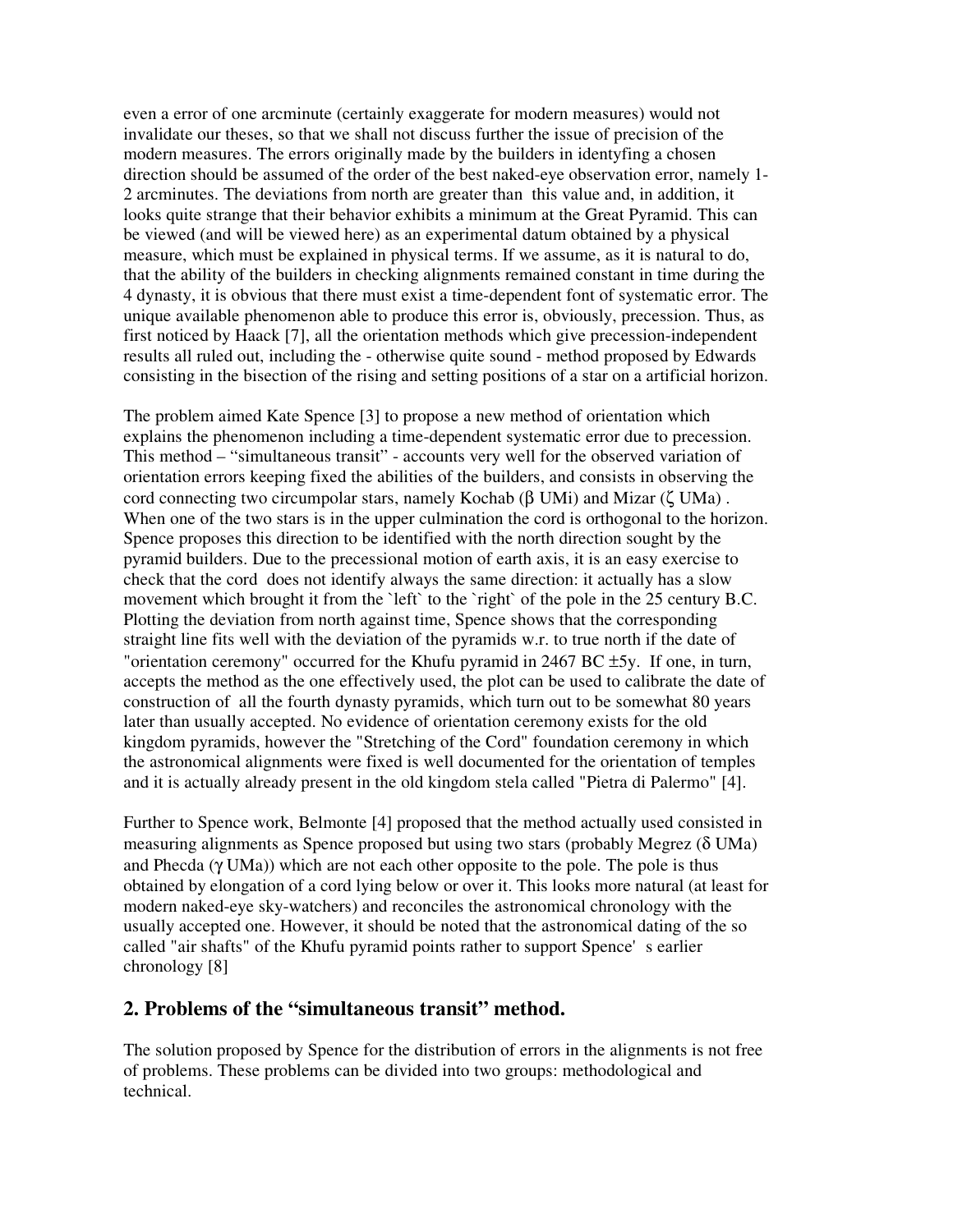The methodological problems raise extremely interesting questions, and we deserve to discuss them further in a subsequent work. The point is, anyway, that in Spence's w ork there is a commixtion between "human-science data" and physical data. In fact, the straight line giving the deviation from true north is produced by a purely physical phenomenon (yaxis) while the disposition of the points on the x-axis is based on archeological-historical (i.e. "human science") data. This is not what occurs in a laboratory: usually an "absolute machine" produces the points on the x-axis and only the data on the y-axis are measured and compared with the theory. Let's make a very trivia l example: when we measure activity of a radioactive substance, we choose sample times (a clock gives the points on the x-axis, and we regret errors in time measures as negligible) and we measure activities comparing them with the exponential decay (theoretical) curve. We are, of course, not allowed to change *ad libitum* the disposition of the points on the time axis. In Spence's work, one has to *assume* the validity of the theoretical model and then trace back the "recalibrated" dates on the x-axis. In the author's view, this is an extremely interesting example of the kind of difficulties which have to be expected in archaeoastronomy if one works treating this science as an "exact science" living at the border of "human science" and then tries to remove the border. In the particular case under examination, the best way to solve the problem would be finding an independent way of relative dating between the monuments. It is obvious, that carbon-dating can be of no help here, but there are some chances of high precision dating of the fourth dynasty pyramids via dendrochronology which seem to have been overlooked in the past, since - as far as the present author is aware - neither the cedar beams of the burial chamber of the Bent pyramid nor the wood of Khufu' shoats have been dated in this way. In addition it seems that an original wood beam is also present in the lower northern shaft of Khufu [9].

We now turn to technical problems. There are two: the "Abu Roash" problem and the "inverse point" problem.

Djedefre, son of Khufu, ruled between Khufu and Khafre. He started building his pyramid at Abu Roash. This pyramid was left incomplete, and only the substructure with the descending passage and the first courses where probably constructed, although it is difficult to know how much of the building was destroyed in the past. When papers [3,4] where published, the data of the orientation of the Abu Roash pyramid where not available. Such data are available today 2 [10] and *do not*, by all means, fit in the "simultaneous transit" framework. In fact the alignment error turns out to be -48.7' (the error on this measure is very small, a fraction of arcminute).

This is clearly a problem for the whole framework, and it may well be that it simply shows that the theory is incorrect (that is, the simultaneous transit method was not used). We do not have the answer. However, we would like to make the following comment. An error of about 5/6 degree is *orribly huge* for the IV dinasty standards. It is near one order of magnitude greater than those made for Khufu a few years before and those made for Khafre a few years later. Thus, one is really tempted to consider Abu Roash as an exception, a case in which, for some unknown reason, perhaps ritual, a different and much more imprecise method (such as a solar shadow method) was used, and we shall proceed further using this assumption. However, we stress again that this interpretation has some chance exactly because the datum does not fit in the framework in a clamorous way.

We now turn to the "inverse point" problem. It consists in the fact that the orientation of the Khafre pyramid fits in the calibration line if and only if the corresponding point is

<sup>-</sup> $2$  The author is grateful to John Wall for signalling this reference.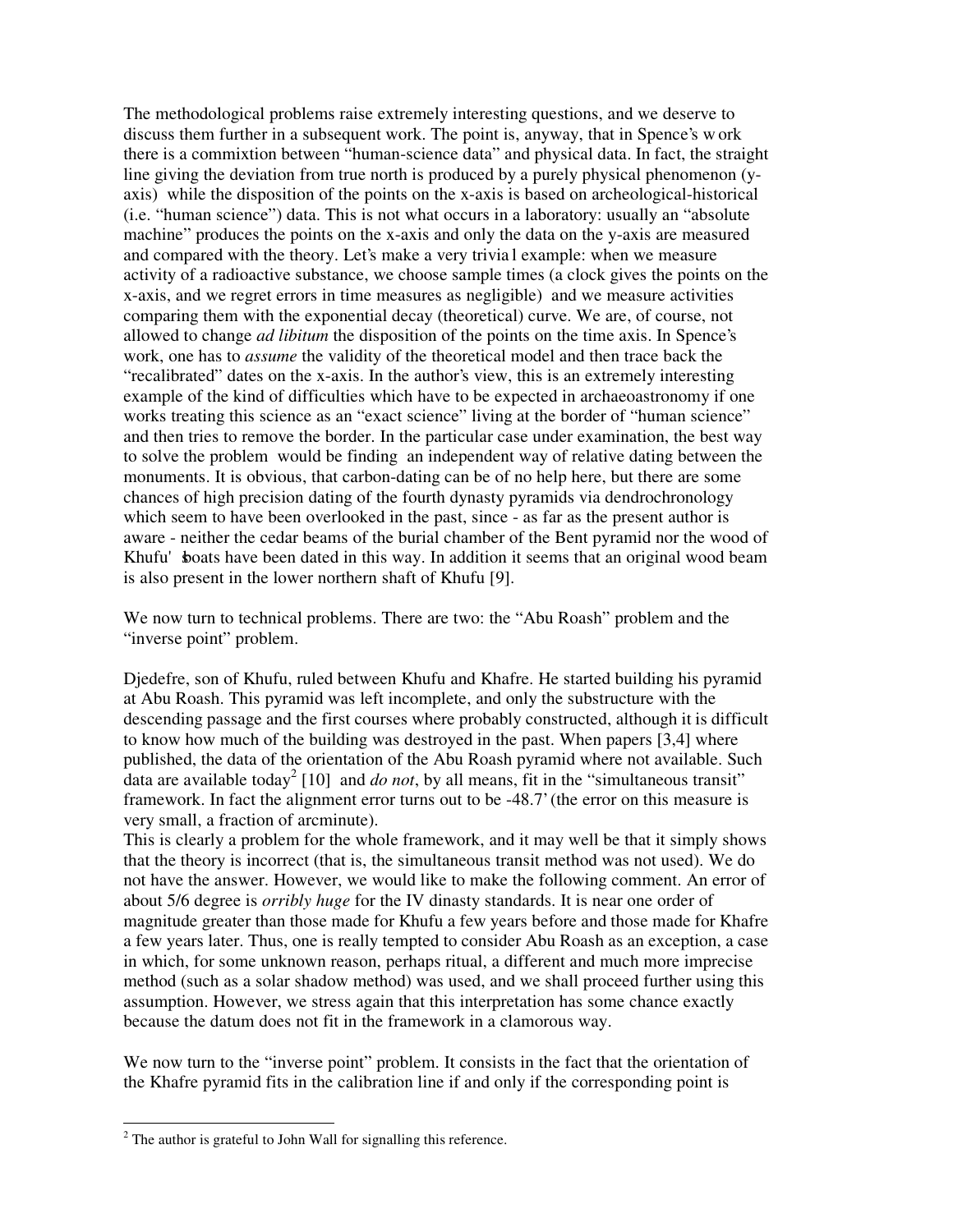"lifted up" vertically in the positive region. This of course is a serious objection to the method. To solve the problem, Spence [3] speculates that the orientation of the second pyramid was carried out in the opposite season with respect to the others. It is obvious, that in this case the cord between the two stars has the opposite position with respect to the pole it would have the same year in the opposite season, and so the "flipped" data fit again. Spence thus proposes that Khafre pyramid was the unique to be oriented in the summer season, all the other pyramids being instead oriented in winter. Also in the Belmonte [4] proposal the problem has to be solved by assuming a special procedure for the orientation of the Khafre pyramid. In this case, one has to assume that this pyramid was the unique one to be oriented with the two proposed stars in lower culmination, all other pyramids being oriented with the stars in the upper culmination.

# **3. An inverse chronology at Giza?**

It is clear that the above mentioned exceptionality of the second pyramid is  $\degree$  embarrassing  $\degree$ . In the case of Spence's theory, it is rather strange that a procedure which should by any evidence be intended as being of religious and deep nature, such as the orientation of a giant king's tomb, could occur scattered in time rather then in a fixed, precise time dictated by astronomical counting, such as e.g. those rituals connected with the Sirius cycle. It is, therefore, difficult to agree with Spence's ingenious explanation for the "lifting up" of the Khafre point on the calibration line due to inverse season orientation. In the case of Belmonte's proposal, it is clear (and it is, in fact, thoroughly discussed by the same author) that it is rather simple and natural the use of the lower culmination rather than the upper one. For instance, in the case of the lower culmination an instrument such as the very well documented Merkhet could be used (due to the relatively small angle formed by the alignment and the horizon) while for a measure based on the upper culmination a new sort of instrument must be supposed (see [4] for details).

There is a simple, natural, nearly obvious it physical interpretation of the data which leads to a simple solution for the problem of the "wrong sign" of Khafre's orientation. The error in the orientation of the second pyramid would fit perfectly well if the point representing Khafre is *translated orizzontally* until it reaches the calibration line. As a result however, the point on the time axis which gives the date of construction of the second pyramid now occurs before that of the first pyramid.<sup>3</sup>

Let us review which kind of evidence is available regarding the fact that the second Giza pyramid was constructed after the first. Is such an assumption well grounded on sound archeological data? Leaving aside the 2000 y later attribution by Herodotus of the Giza pyramids, the first pyramid is soundly attributed to Khufu due to the so called "quarry marks" discovered in the upper four of the five so called "relieving chambers" of the King chamber, while no inscription, of any kind and nature, mentioning Khafre or any other fourth dynasty king and dating to the same period has ever been found in the whole second pyramid complex namely the pyramid, the causeway, the valley temple, the Sphinx temple, the Sphinx itself. The unique available proof consists in the discovering of the famous Khafre diorite statue in the valley temple and fragments of other statues of the same ruler (the very debated presence of Khafre name as the owner of the sphinx in the "dream stela" is anyway on a 1000 years later inscription). However the presence of the statue cannot be

-

 $3$  It is worth noticing that, if the datum for the Sahure pyramid (-21') given by Zaba and reported by Spence is taken seriuously then our proposal has no chance to work, since the same procedure applied to it would lead to a foolish, earlier datation for this pyramid. However,as already noticed, this datum cannot be considered as correct.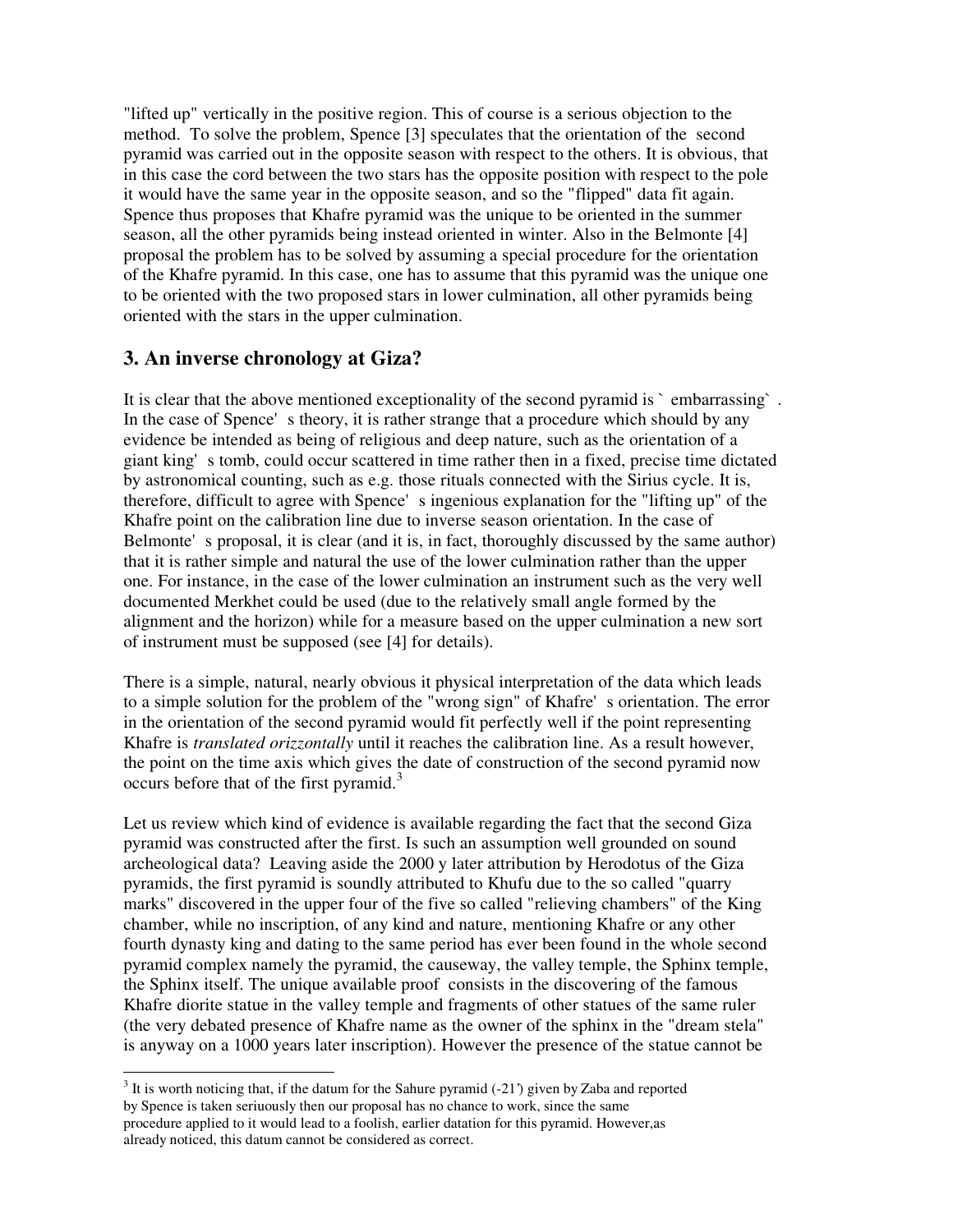considered as a definitive proof of ownership, taking also into account that "robbing" of monuments was rather common in ancient Egypt.



#### Figure 1

The solid line is a plot of the deviation from true north (in arcminutes) of the cord between Kochab and Mizar vs. time. If the method used for the alignment of the pyramids is that proposed by Spence, than the numbered points allow a recalibration of the dating: 1.Meidum 2.Bent 3.Red 4.Khafre 5.Khufu 6.Menkaure. The second pyramid here occurs before Khufu for the reasons explained in the text. The point (4) represents the same pyramid in the standard relative cronology while the point (4') represents again the same pyramid but `flipped` in the positive region in accordance to Spence's `inverse season` proposal.

On the other side, there are hints pointing to a pre-building of the second pyramid with respect to Khufu pyramid. First of all, everybody visiting Giza knows that, although being slightly smaller than Khufu, the Khafre pyramid looks greater because it was constructed on a more elevated position. Why did not Khufu choose such a position, being the first? Why Khafre choose to build a smaller pyramid, but not a much smaller one, justifiable by economical reasons? Michelangelo in building the S. Peter cupola in Rome stated "Piu' grande ma non piu' bella" ("greater, but not more beautiful") referring to the Brunelleschi cupola of St. Maria del Fiore in Florence.

The idea that `` Khafre could precede Khufu'' is not in itself new and has been proposed by various authors before, on the basis however of different motivations (see e.g. [11]). Actually, there are geological evidences showing that the construction of the Khafre causeway took place before that of the Khufu pyramid, since the causeway strangely seems to delimitate one of the borders of the Khufu quarry [12]. If we accept for a moment that the second pyramid was the first to be constructed the astronomical data suggest a period very close to the year 2500 b.c. (close to 2580 B.C. if Belmonte's method is adopted). If this pyramid was really built before Khufu's one, then it is necessary to understand who was the builder. One could however also speculate that it was Khufu himself to build two pyramids as probably Snefru did at Dashur. It is, in fact, not very clear the reason for which Snefru was the builder of two pyramids, and this reason need not necessarily be of technical nature. There are evidences of structural problems in the Bent pyramid, consisting essentially in a dislocation of the exterior mantle of core blocks in the whole monument,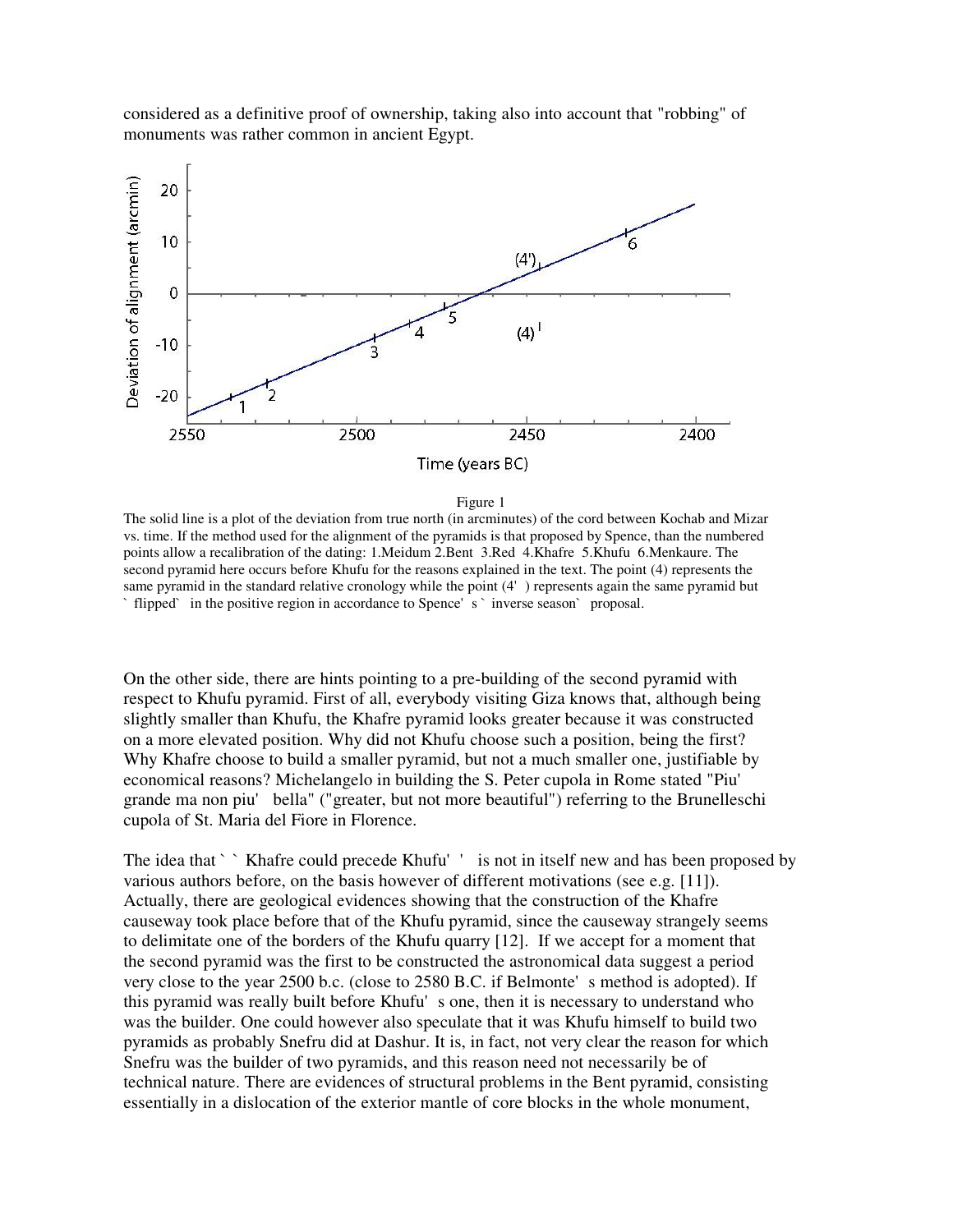but it is far from clear that such problems arised during construction, leading to the decision of varying the angle first and then building a new pyramid [13].

It is obvious, that our proposal can have a chance to work only if Khafre's tomb an be accomodated in the picture. In this respect there are two possibilities. First of all, there is no clear evidence for the attribution of the IV dynasty unfinished pyramid of Zawyet el Arian which thus could be assigned to Khafre. More simply, one could suppose that Khufu started two projects and then Khafre picked up one of them, since there are evidences that the second pyramid was fully attributed to this ruler already in the VI dinasty.<sup>4</sup>

All in all, since there is no striking evidence for the standard chronology between the two pyramids, the *possibility* of an inverse chronology suggested by purely astronomical data cannot be rejected on available purely archeological data. There are some possible research directions. One is the abovementioned possibility of dendrochronological dating of the wood remains. From the archaeo-astronomical point of view it would be of extreme interest comparing the data on the orientation of the Sphinx and of the Khafre Valley Temple with those of the pyramids, as well as obtaining data from the Zawyet el Arian site (the author has been unable to find such data in the literature so far). Definitive evidence could also come from rigorous geological analysis of the quarries at Giza, which waits since many years to be carried out in a systematic way.

On the other side, the "out of scale" datum coming from Abu Roash remains as an overall problem for all the theories based on the simultaneous transit method.

## **Acknowledgements**

A warm thank to J.A. Belmonte for a careful reading of the first version of this work and his constructive comments. Comments by R.G. Bauval are also gratefully acknowledged.

<sup>&</sup>lt;sup>4</sup> I'm grateful to J. A. Belmonte for pointing out this fact.